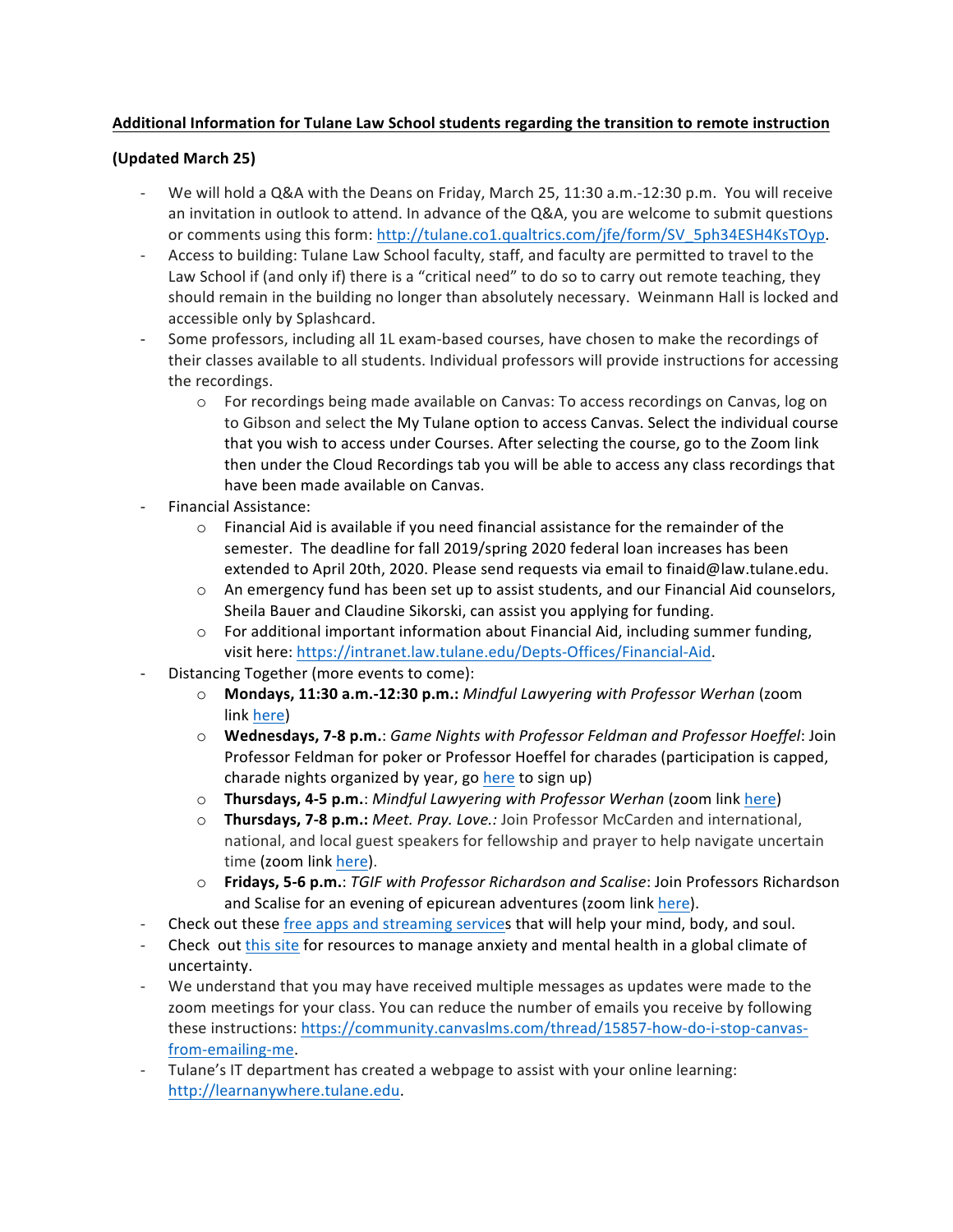- Summer Externships: The Office of Experiential Learning would like to remind students that the Summer Externship Deadline is March 31, 2020. Even if students have not finalized their summer placements, they are urged to fill out the very brief Summer Externship Application by the deadline to be enrolled for summer academic credit. Please see the FAQs on the Externship page on the Intranet for more information.
- Pro Bono Guidance: For 2020 graduating students only: The deadline for certifying (recording and gaining approval of) 50 hours of pro bono work for graduation is extended until **May 4, 2020**. We have created a Pro Bono TWEN page for any graduating student who has not yet met the pro bono graduation requirement and who needs assistance identifying a placement or project. Any student who signs up for a project assignment on the Pro Bono TWEN page by Wednesday, March 25, 2020 is guaranteed a project or placement they can complete remotely to earn the hours they need. Please visit the pro bono intranet page for more information.

## **(Updated March 21)**

- President Fitts announced on March 20 that a member of the Tulane administration has tested positive for COVID-19. This individual is not a member of the Tulane Law School community. Please see his announcement for additional information.
- Each of your regularly scheduled classes will take place in a Zoom meeting with a recurring meeting ID. As discussed during the Q&A, we have compiled a spreadsheet with the recurring meeting IDs assigned to your regularly scheduled courses. If there is no meeting ID associated with your course (or an explanation in lieu thereof), please consult the professor or supervisor for the course. The spreadsheet may be found at:

https://tulane.box.com/s/tsocauovyh67pfqzhh3ee21i6j7oof7j (SSO login to Box required)

- Please find a link to the recorded Q&A with the Deans here.
- A link to the new spring schedule is here.
- Financial Assistance:
	- $\circ$  Financial Aid is available if you need financial assistance for the remainder of the semester. If aid is not available, they will assist you in applying for emergency aid through the University.
	- $\circ$  If you or a loved one has lost employment as a result of COVID-19, we encourage you to apply for unemployment through the Louisiana Workforce Commission here (and, of course, reach out to Financial Aid and/or Dean Gaunt).
	- o Please stop by Suite 206 to pick up non-perishable food while it lasts.
	- $\circ$  Visit nolaready for updated information about resources that are available to assist.
- We will be scheduling online activities to bring our community together, including remote movie nights with deans and faculty, remote game nights, podcasts, and Mindful Lawyering sessions. We will send details soon and expect these events to begin early this week.
- Dean Gaunt will be contacting students who indicated on the survey that they would face extra challenges with remote instruction over the next few days (whether because of childcare responsibilities, internet access, etc.).
- Textbooks and resources that are available remotely:
	- $\circ$  The library has uploaded a list of e-textbooks that are available for Spring 2020 classes due to publishers and vendors lifting restrictions on licensing and copyright. The list is available here: https://libguides.law.tulane.edu/c.php?g=1012433&p=7352911. By Monday, we hope to have the titles with the links integrated into our library catalog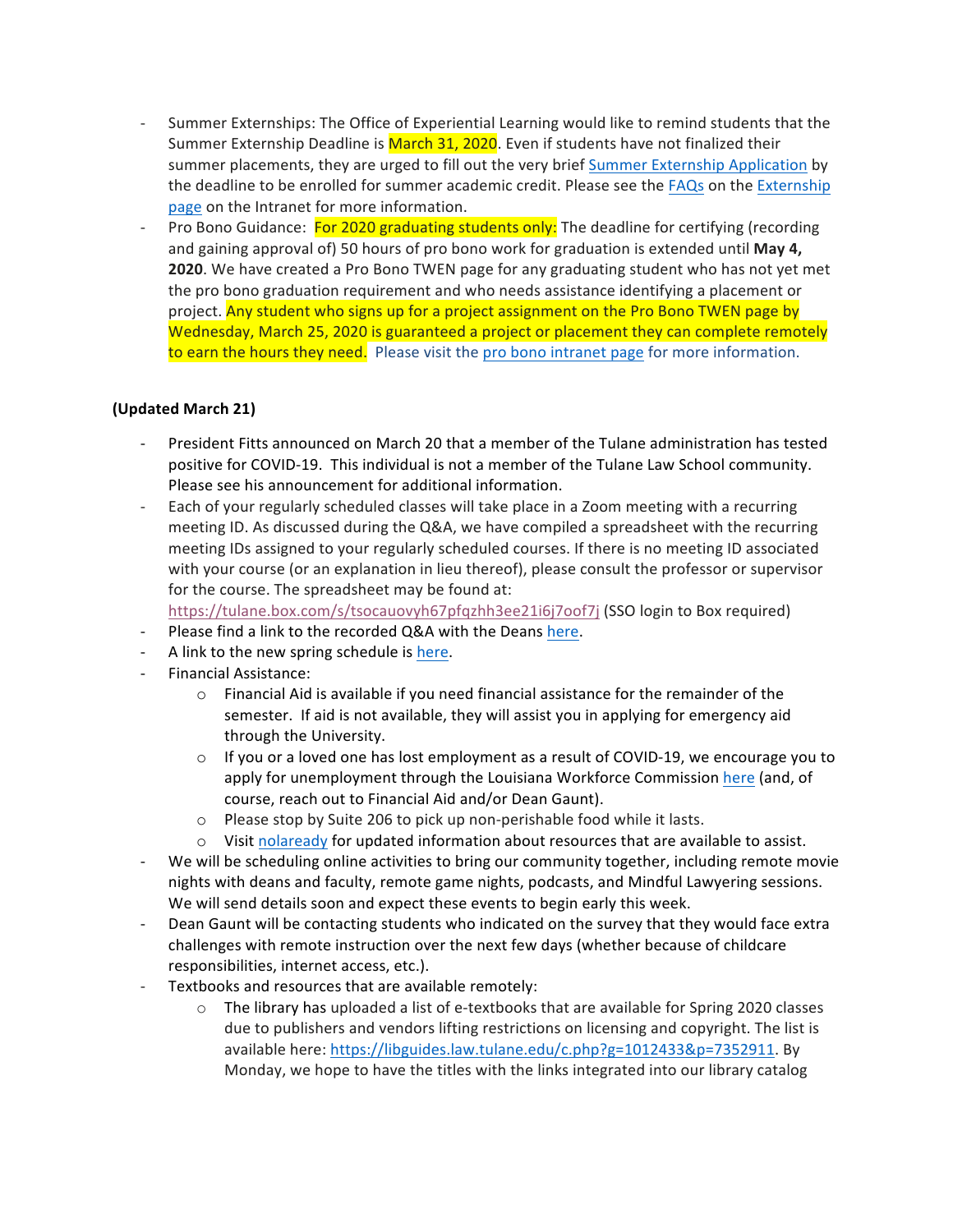search. We will update this link if we receive any more information from the bookstore.

- $\circ$  Students and faculty can always reach out to Reference Librarians for help locating resources for class and research at lawlibref@tulane.edu.
- Technical Support:
	- $\circ$  A printer has been relocated to the second floor. It is called 3<sup>rd</sup> Floor but it actually prints to the second floor.
	- $\circ$  Please find the recorded zoom training here: https://tulane.box.com/s/4wlodplf3c0cs7j8bkrelsm3x6fug356
	- $\circ$  Please email the Law School Help Desk at lawhelpdesk@tulane.edu or leave a message on the Law School Tech Support line (504-862-8666). Someone will get back to you as soon as possible.
	- $\circ$  Visit nolaready for updated information on companies providing wi-fi hotspots (see below).
- AT&T, CenturyLink, Sprint, and T-Mobile have also publicly committed to the "Keep Americans Connected Pledge" to ensure customers aren't cut off from communications services during the coronavirus pandemic.
- This includes no shutoffs, no late fees, and making wi-fi hotspots available to anyone who needs them.
- Students who took exams by bluebook last semester will be contacted by Dean Gaunt next week.
- At this time, we are not able to provide notary services. We will provide additional information about accessing these services at a later point.
- Any student needing religious accommodations for the Saturday make-up class should contact Dean Gaunt.
- Students who need to turn in bar certification forms, pass/d/fail selection forms or who have requests for enrollment verification or letters of good standing may send those to lawacademicservices@tulane.edu.

#### **(Updated March 16)**

- Important Announcements Regarding Campus Operations
	- $\circ$  Effective Monday, March 16, at 5 p.m., campus libraries will be closed for the remainder of the week; a decision on when to reopen will be made toward the end of the week and will be reevaluated weekly thereafter based on evolving conditions. At this time, we plan to make a printer accessible to students in a location outside of the library. We will update you on the location and timeline for this change.
	- $\circ$  Effective immediately, student access to the law school will be limited to 9 a.m.-5 p.m.
	- $\circ$  Effective Monday, March 16, Tulane employees who can effectively do their jobs from home will now be working remotely. See Dean Meyer's March 15 email for additional information. All faculty and staff remain available for remote meetings by zoom, phone, or other arrangements.
- Communication with Deans:
	- $\circ$  Please complete the Student Survey by Thursday, March 19, at 11:30 a.m.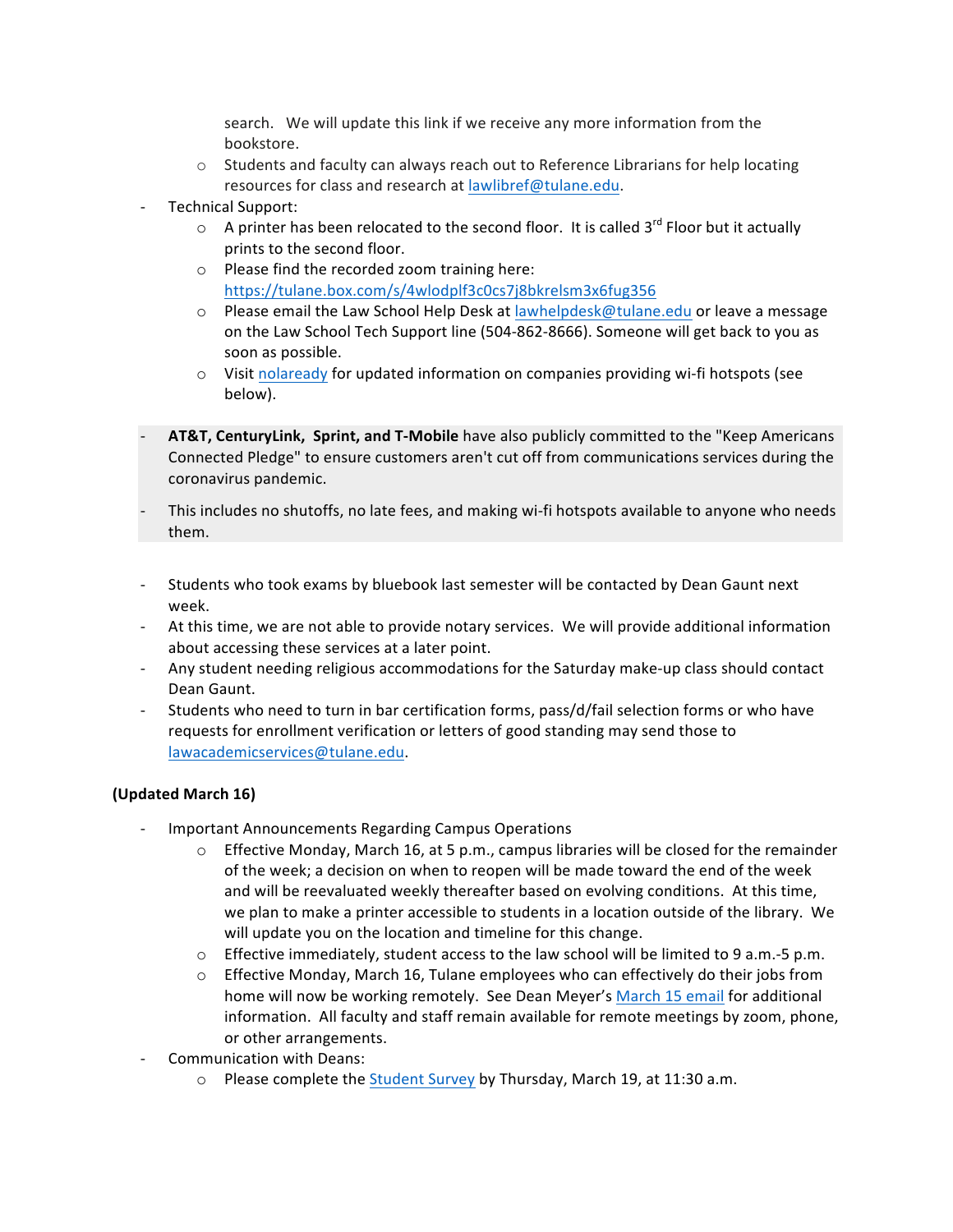- $\circ$  If you anticipate facing food scarcity or other financial hardship, please contact Dean Gaunt as soon as possible.
- o You may access the **Remote Question and Answer Session with the Deans** for all students on Thursday, March 19, from 1-2pm central time using the following link or voting id.
	- https://tulane.zoom.us/j/160375222
	- § Meeting ID: 160 375 222
- Remote Instruction:
	- $\circ$  Dean Gaunt will reach out to students who indicate on the Student Survey that they will be in a significantly different time zone (e.g., China, Hawai'i) or who have children under the age of 18 to assess their needs and make arrangements for appropriate accommodations, including notification to professors.
	- $\circ$  Students who need to request recordings because of internet access or any other reason should contact their individual professors. Recordings will be available only on an as-needed basis and students are expected to participate in synchronous class sessions as usual, barring exceptional barriers.
- Zoom Training:
	- $\circ$  Please find the recorded zoom training here: https://tulane.box.com/s/4wlodplf3c0cs7j8bkrelsm3x6fug356
- Technical Support
	- $\circ$  Please email the Law School Help Desk at lawhelpdesk@tulane.edu or leave a message on the Law School Tech Support line (504-862-8666). Someone will get back to you as soon as possible.
- Students who need to turn in bar certification forms, pass/d/fail selection forms or who have requests for enrollment verification or letters of good standing may send those to lawacademicservices@tulane.edu.
- Pro Bono Guidance:
	- o We understand many graduating students have questions about finding suitable pro bono placements as more and more internships have cancelled or transitioned to remote work. The pro bono graduation requirement of 50 hours remains in effect, but we will make projects available and extend the deadline for certifying hours until **May 4, 2020**. We have created a Pro Bono TWEN page for any student who has not yet met the pro bono graduation requirement and who needs assistance identifying a placement or project. Any student who signs up for a project assignment on the Pro Bono TWEN page by March 25, 2020 is guaranteed a project or placement they can complete remotely to earn the hours they need. In order for us to obtain the most accurate picture of student progress towards the requirement, please contemporaneously submit all hours worked and please follow up with any supervisor who has not approved hours you have earned and submitted. Please visit the pro bono intranet page for more information.

# **(Updated March 13)**

- Communication Plan
	- $\circ$  In an effort to consolidate information and reduce the number of emails we need to send you, we plan to update this document and inform you when changes have been made. We anticipate that the next update will be provided at close of business on Monday, March 16. Of course, if information is time sensitive, we will send that to you as soon as possible.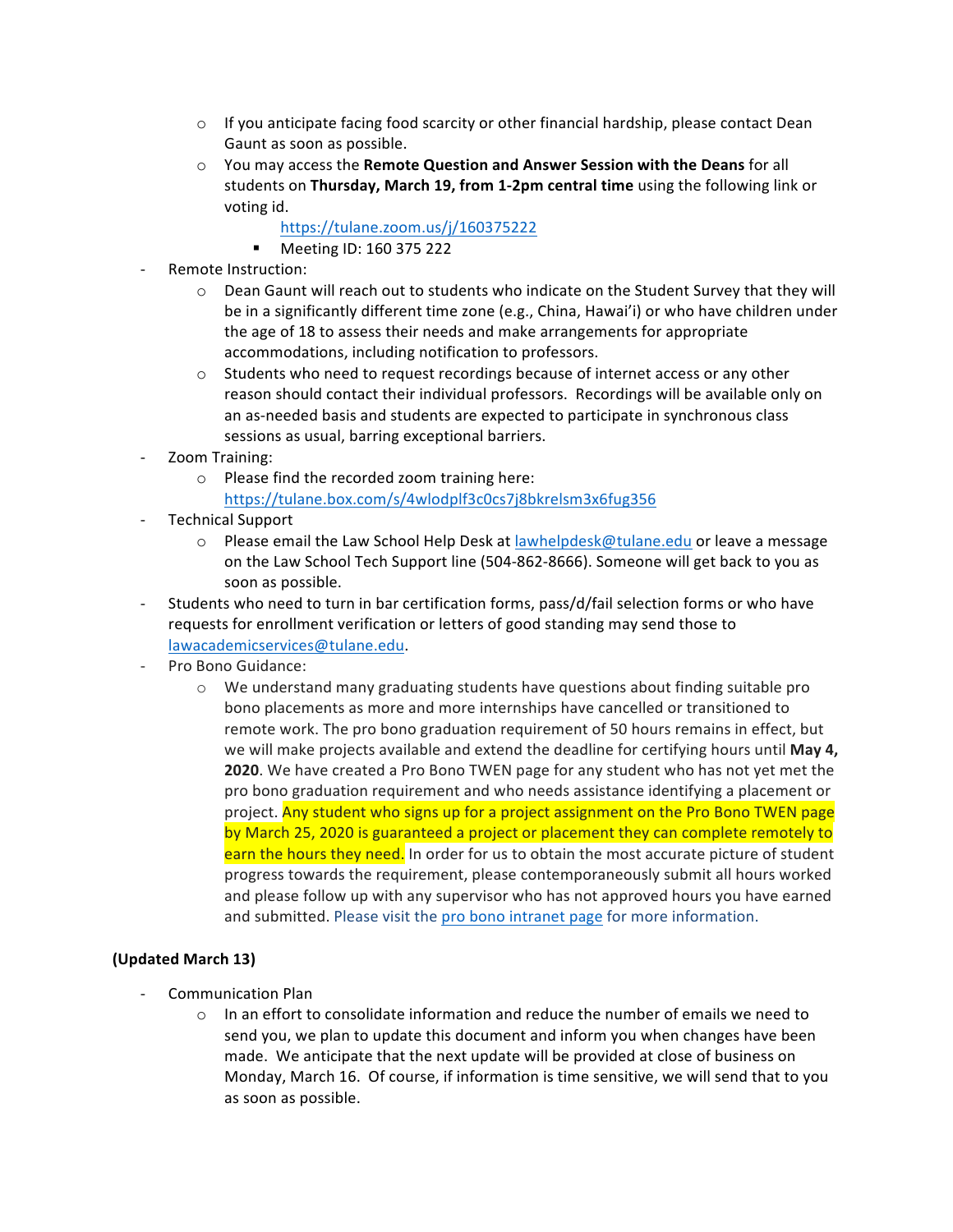- o We will hold a **Remote Question and Answer Session with the Deans** for all students on **Thursday, March 19, from 1-2pm central time**. In addition to giving us an opportunity to update you on the state of affairs, it will provide an opportunity for you to experiment with Zoom before remote classes begin on Monday, March 23. We will record the session.
- Remote classes:
	- $\circ$  We will be sending information about the law school's schedule for making up next week's classes early next week.
	- $\circ$  We will send written instructions with options for accessing your classes, contact information for technical support, and the document that was distributed at the inperson zoom session last week. We will send this information to you in advance of our Q&A Session with the deans.
- Pass/D/Fail Deadline for Upperclass Students:
	- $\circ$  The deadline for upperclass students to submit their P/D/F selection form will be extended to Monday, April 13, at 5pm. You make changes to this form until that time. Dean Timmons will send out information about the P/D/F process on Monday, March 16.
- **Exams** 
	- $\circ$  We have heard from many of you about your concerns regarding exams. Dean Meyer, Dean Dombalagian, Dean Timmons, and Dean Gaunt met this afternoon to discuss different options for remotely administering exams, and we will be evaluating those options to determine the most secure and user-friendly process.
- Pro Bono
	- $\circ$  We have decided that the remaining VITA Clinics for the general public must be cancelled, effective immediately. Student VITA leaders will take measures to alert the public.
	- $\circ$  We understand that students may experience challenges completing pro bono hours, and we plan to work with you to develop a plan to satisfy this requirement. We will be in touch with graduating students who have not satisfied this requirement on Monday. Please ensure that any hours you have completed have been submitted to the supervisor by Monday, March 16, at 9:00 a.m. Click here to review the digital timekeeping instructions.
- As a reminder, the OneApp application is due on Monday, March 16, at midnight.
- Support for Students
	- $\circ$  CAPS for Student Counseling remains open at this time. It will hold special walk-in hours tomorrow from 9-1, in addition to its normal hours.
	- $\circ$  The Line is available 24/7 to Tulane students. Call or Text The Line, 24/7, at 504-264-6074.
	- $\circ$  The Nurse Advice Line can answer questions and help you make decisions about whether to make an appointment, how to take self-care measures, how to renew prescriptions or answer medication questions and much more. During Student Health Open Hours - 504-862-8121; After Student Health Hours - 855-487-0290.
	- $\circ$  The Judges and Lawyers Assistance Program remains available to law students during this time. You can email Jennifer Gros to set up a time to talk: jennifer@louisianajlap.com.
	- $\circ$  If you are facing a hardship of any kind, SOLACE may be a helpful resource: https://www.fedbar.org/about-us/outreach/solace/.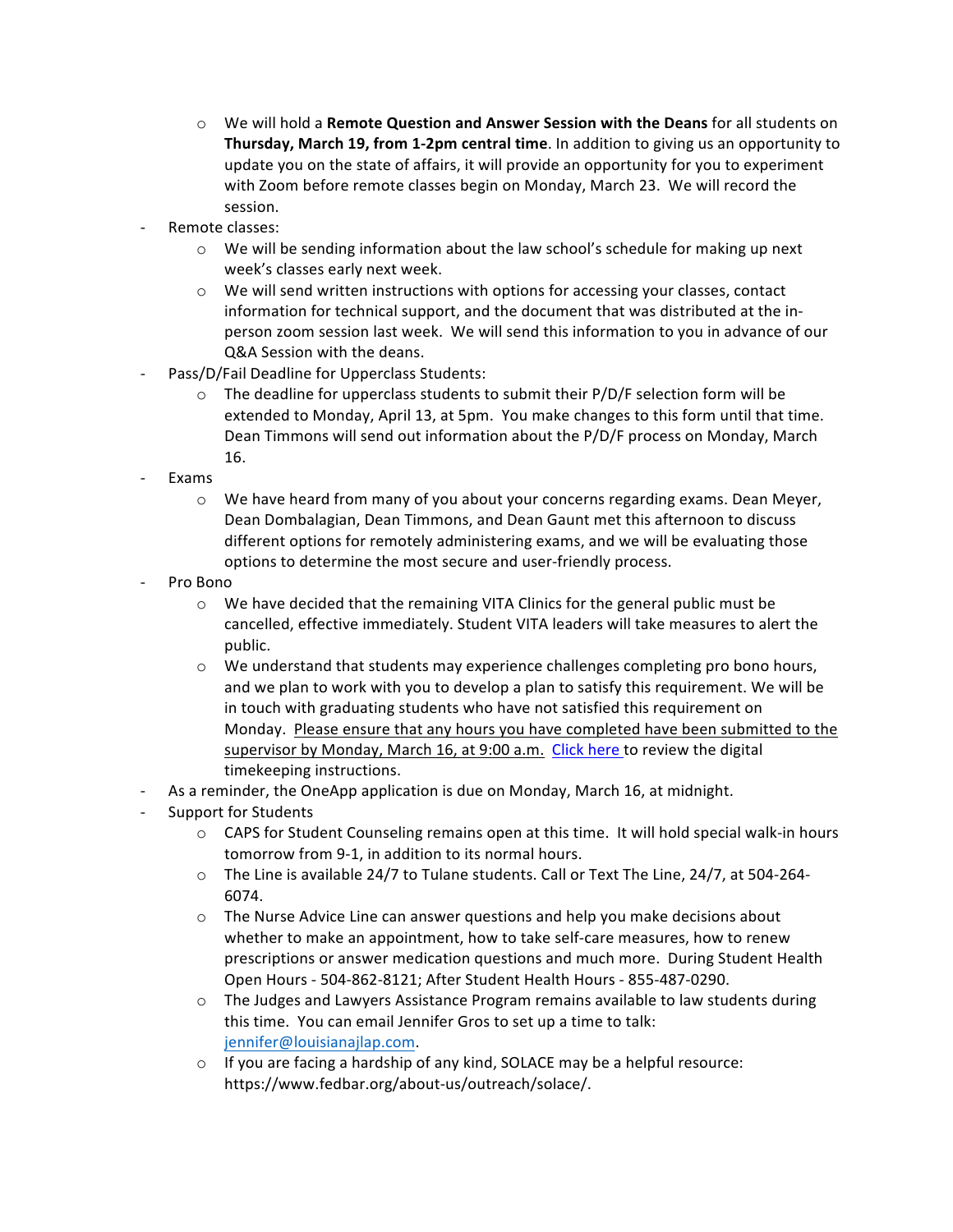## **(Updated March 12)**

- At this time, there have been no reported cases of COVID-19 in the Tulane community (See **March 20 update)**.
- Graduation
	- $\circ$  At this time, graduation is planned to take place as scheduled.
	- Remote classes:
		- $\circ$  Remote classes will take place at their regularly scheduled times.
		- $\circ$  Students may access these classes through the course's Canvas page on Gibson or by using the link provided in the Outlook calendar invitation.
		- $\circ$  Regular attendance policies apply, and attendance will be documented on the Zoom platform.
		- $\circ$  The sessions will be recorded but these will not be shared with students unless the professor determines that the student has presented extenuating circumstances (for example, a student is in a significantly different time zone (e.g., Hawai'i, China), technical difficulties interfere with the student's ability to view the entire class, etc.).
		- $\circ$  Technical support will be available. Contact information will be provided next week.
		- $\circ$  We will be sending information about the schedule for making up next week's classes as soon as possible. Make-up classes will be scheduled centrally to avoid conflicts.
		- $\circ$  We will request that professors relax attendance policies for makeup classes and share recordings of these classes in the event of conflicts.
		- $\circ$  If you have any concerns or questions regarding your class, please contact Dean Dombalagian or Dean Gaunt.
- Grading:
	- $\circ$  All classes will be graded according to standard grading procedures.
- **Exams** 
	- $\circ$  Exams will be conducted remotely. We are working to determine the process for exams and will update you as soon as we have more information.
- Submission of assignments
	- $\circ$  All assignments may be submitted remotely via Canvas, TWEN, or email according to your professor's instructions.
- LRW update
	- $\circ$  The brief deadline is now Monday, March 30, at 11:30am.
	- $\circ$  The brief will be submitted on TWEN.
	- $\circ$  Professors will be available for remote conferences to discuss the brief. Details on this process will be posted to your class's TWEN page as soon as possible.
	- $\circ$  Oral arguments will take place remotely between April 13-17. Details on this process will be posted to your class's TWEN page as soon as possible.
- Clinics and externships The Office of Experiential Learning has posted guidance regarding clinics and externships on the Intranet. Please contact your Tulane clinical director or externship faculty member with any questions.
- Simulation Courses  $-$  At this time, faculty will be hosting simulation classes online and will communicate any special instructions to students. Please contact your faculty member or Dean Seicshnaydre with any questions.
- Pro Bono Please continue working to complete your pro bono hours to fulfill the 50-hour graduation requirement. This work may be done and hours may be logged remotely, if performed under supervision. See our pro bono intranet page for more information.
- Fall Classes